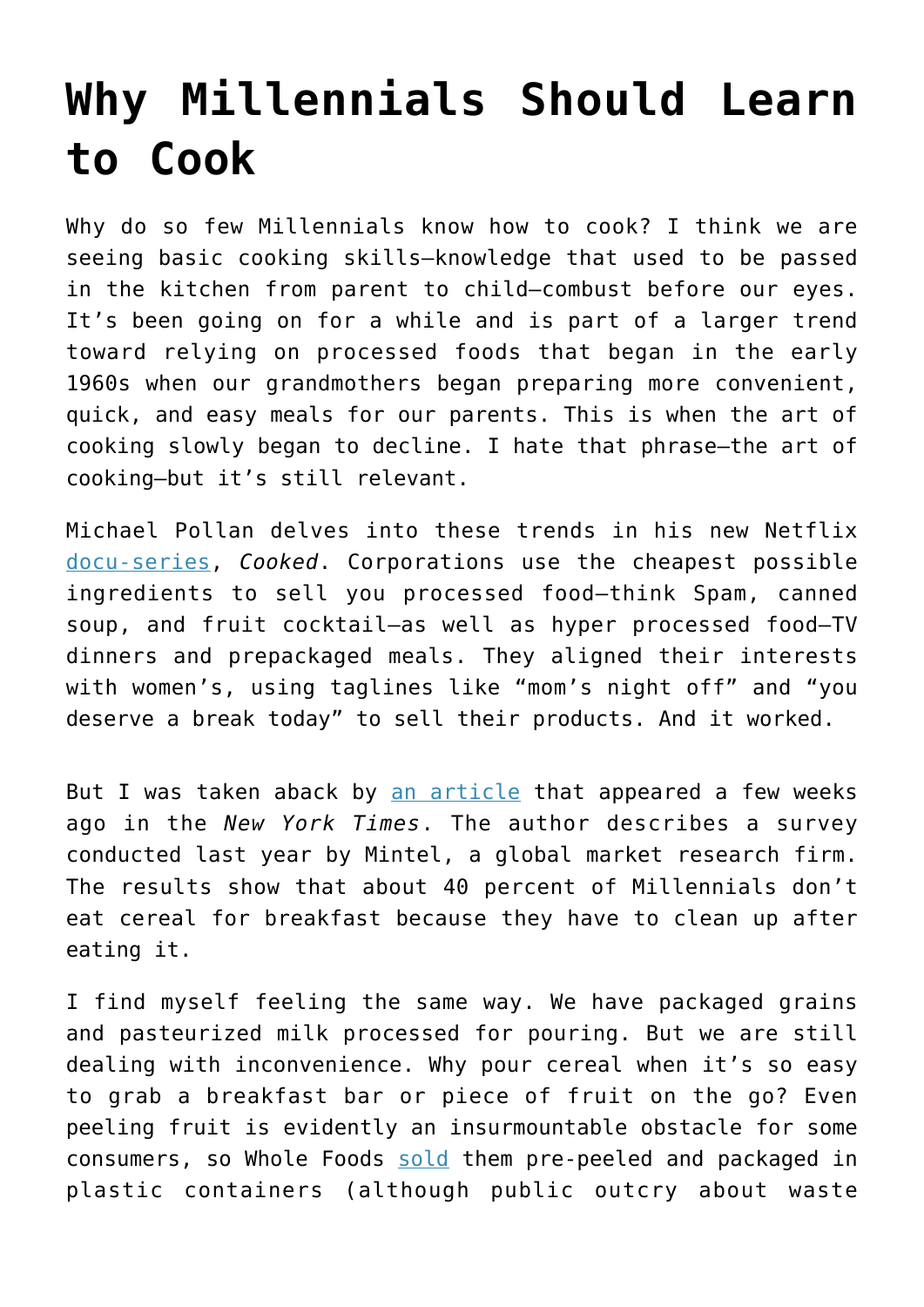eventually led them to pull the product from shelves). It's all part of a broader mindset that elevates convenience: We want to eat something that's easy, fast, and healthy. The oranges meet that demand, but does this also mean we have no interest in making an effort when it comes to what we eat?

A short summary of the timeline of how our eating habits have evolved over the past half century might look like this: We used to cook; then we "prepared" convenience foods; now we just grab and go. If trends continue, as they often do, and the act of preparing food becomes obsolete, we cannot expect the art of cooking to continue, too. Cooking has become an outsourced art left to professionals on television rather than a necessary skill used by working professionals in their own kitchens. This is a problem.

As Michael Pollan explains on his show, cooking is primal. It's instinctive, passed down for generations among communities all around the world. For that reason, sharing family recipes with others brings comfort; it's personal—and yes, it does create and prompt memories. Smell is the most memorable of the senses. After watching *Cooked*, a dear friend of mine and I baked a peach pie—his grandma's recipe—and it reminded me of summer family gatherings in Chicago. My aunt makes the best peach pie.

The act of cooking is also relaxing. It takes time to become comfortable, to find a routine in the kitchen, and to stop being intimidated by the challenges of cooking, but as a chef on *Cooked* described, doing that with food—even peeling peaches and dusting them with sugar—is an important and soothing human ritual.

Cooking your own food is also healthy, which should appeal to Millennials. As a recent [Goldman Sachs study](http://www.goldmansachs.com/our-thinking/pages/millennials/) showed, even with expanded fast food and prepared food options, Millennials are exercising more and eating smarter compared to previous generations. We are health-conscious. So if you care about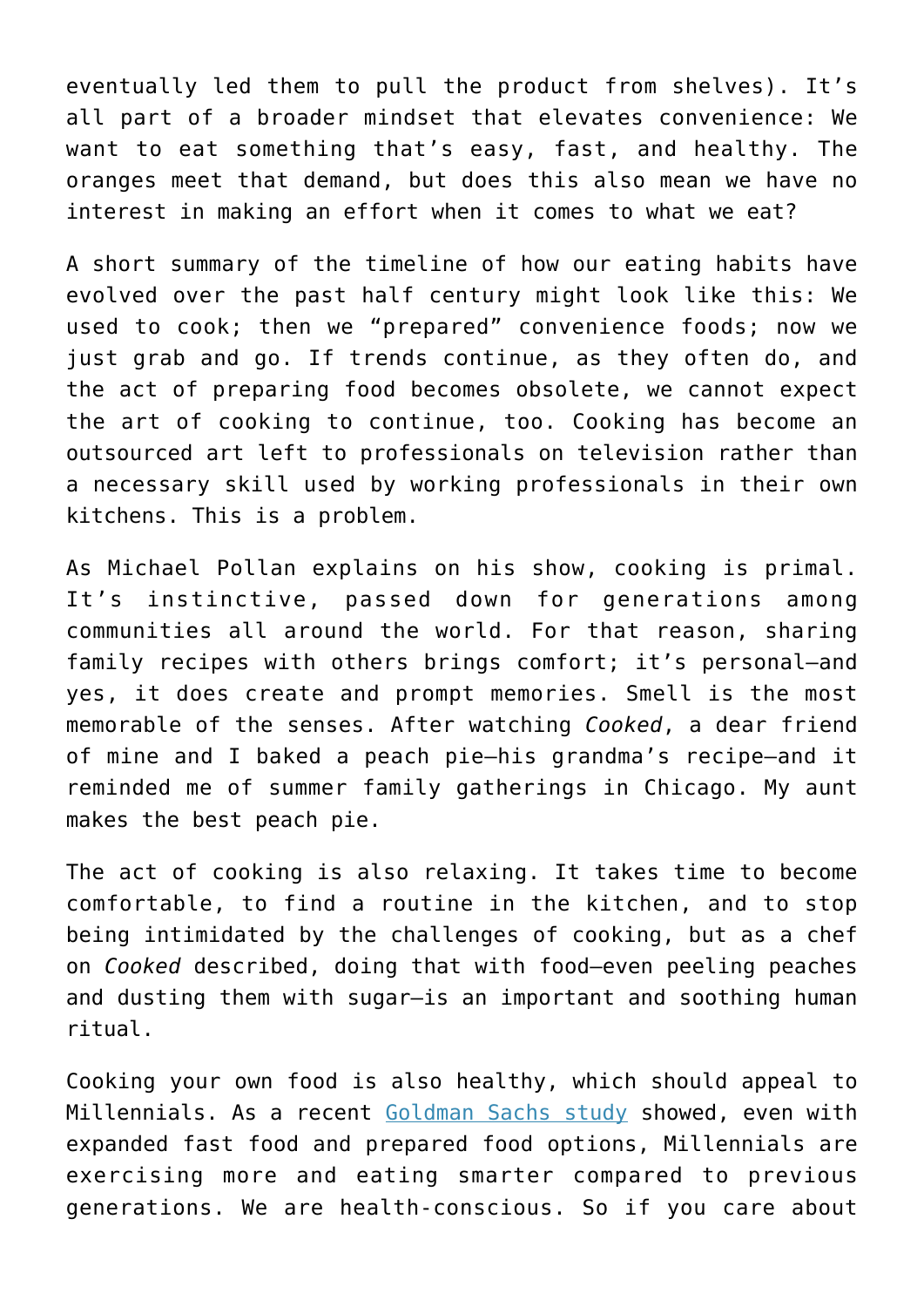your health—both your physical body and mental wellbeing—you should learn how to cook.

Food expert Harry Balzer put it best on an episode of *Cooked*: "Eat anything you want. . . . I'm just going to ask you to do one thing. Make all of it. Make all the apple pie. Make the ice cream. Make the cookies. You know what I know is going to happen? You're not having apple pie, ice cream, or cookies tonight."

I'm not saying you have to bake your own loaf of bread. No one does that. I am saying that it's worth being aware of what you are buying—for your brain and your body. The correlation is clear: as cooking rates drop, obesity rates rise. Packing on the pounds is bad for your brain. So not only are we getting fat, we're getting stupid.

Cooking or preparing meals can be hard to do. I get it. Premade replacements save time. In fact I'm eating a prepackaged salad as I write this article. But I'm inspired to continue learning, taking classes, and understanding how to prepare wholesome meals. Nothing can replace a home-cooked meal, even if you're only making it for yourself. While a hearty prepackaged meal can be filling, a meal cooked at home is fulfilling.

—

*This blog post has been reproduced with the permission of [Acculturated.](http://acculturated.com/) The original blog post can be found [here.](http://acculturated.com/millennials-should-learn-to-cook/) The views expressed by the author and Acculturated are not necessarily endorsed by this organization and are simply provided as food for thought from Intellectual Takeout.*

*Dear Readers,*

*Big Tech is suppressing our reach, refusing to let us advertise and squelching our ability to serve up a steady diet of truth and ideas. Help us fight back by [becoming a](https://www.chroniclesmagazine.org/subscribe/)*